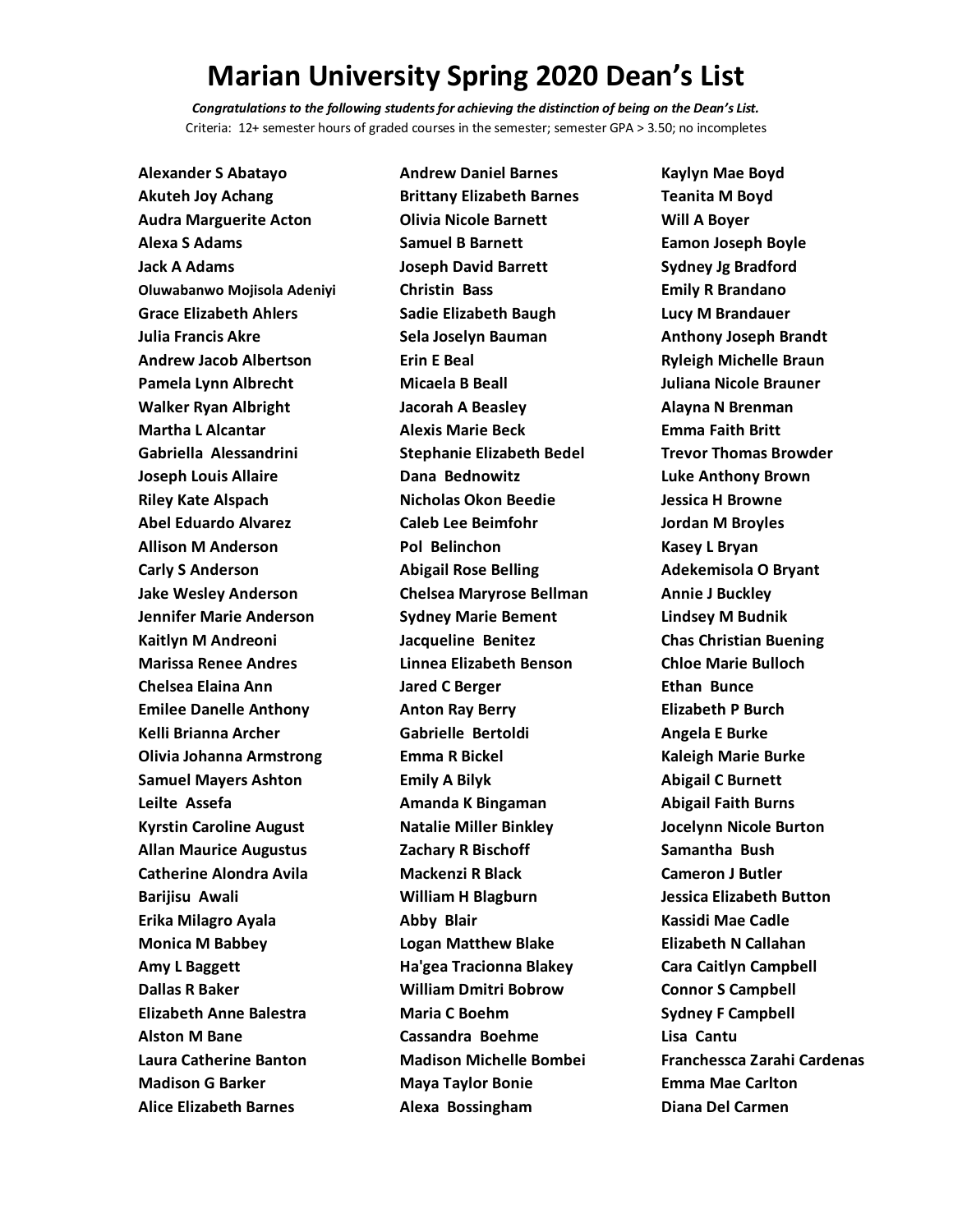*Congratulations to the following students for achieving the distinction of being on the Dean's List.* Criteria: 12+ semester hours of graded courses in the semester; semester GPA > 3.50; no incompletes

**Cierra K Carney Amber L Carpio Alexandra Carver Kylie Marie Case Dreama Linn Cash Brittany A Casson Carly Grace Castagna Rebekah A Castille Justin L Cepeda Noah Andre Chabot Savannah Jewell Chance Matthew J Chapman Alyssa Kate Chartrand Fang Cheng Jennifer C Christensen Katelyn Marie Christensen Maria C Christoff Kaitlynne Elisabeth Christy Molly A Church Luke A Clapp Catherine N Clark Cianna Marleen Clark Shelby Renee Cleeter Elizabeth Coan Adrianna R Coil Hayden Veeann Cole Holly Ann Collingbourne Hunter Michael Cone Steven Conry Alisson G Contreras Kerry A Conway Mary E Cook Elizabeth Rose Cooley Molly C Corya Sara J Coulter Alexa B Crawford Cory M Crawford Charles Andre Crayton Summer A Cress Brianna Elise Croner Connor Randall Cross**

**Mary Grace Crumlin Laura Jannete Cruz Carly Lauren Cuffel Paige G Cuison Helen Kathryn Cunningham Kelly Dalheim Anna M Dameron Conrad Joseph Daniel Henry Adam Daniel Sophie Mae Daniel Edward Danner Ethan Benjamin Darter Alison Davis Cameron S Davison Brandi L Deason Kelsey L Deboer Erin Debrota Maya Patricia Decker David Joseph Delph Natalie DeMars Mary Arline Demoss Hannah Nichole Denney Jacob Devore Madeline Nicole Dexter Evelyn Rose Diagostino Trev M Didelot Marie C Didion Darren David Dillon Nathan Henry Dimmitt Aleczandra M Dolan Katie N Donovan Kristen A Doppenberg Dakota Anavey Dorsett James Doti Sophia E Doti Diana Dowdle Sarah E Dowers Abigail Grace Downard Sarah Downing Monica M Dudley Mary Dulu**

**Madeline Sakuragi Dumke David Charles Dunne Kendra L Durbin Betija Dusele Dana Katherine Dwyer Adam David Eads Holly E Earhart Bailey J Ebersole Marianna J Eble Brian Allen Edwards Mary Sarah Elizabeth Madison Kay Ellis Nicholas Thomas Ellis Samantha Jo Ellis Molly E Ellmo Alexa L Elpers Ijeoma Emodi Nicholas Joseph Emsing Emma R Engelhardt Megan Ward Esterline Kirsten A Evans Nicholas A Evans Brittany Marie Fahringer Allison Jane Farrell Alexander Chad Fauber Catherine D Fay Alexis Nicole Felty Anna Fenoglio Theresa M Fenton Makayla M Ferguson Miguel A Fernandez Valerie Fernandez Elizabeth K Field Jeffrey K Finafrock Sheryl J Findley Kayla Elizabeth Fisher Erika Paige Fixmer Mary Elizabeth Fleming Emily G Fletchall Paige Breanne Flook Jarrett William Focht**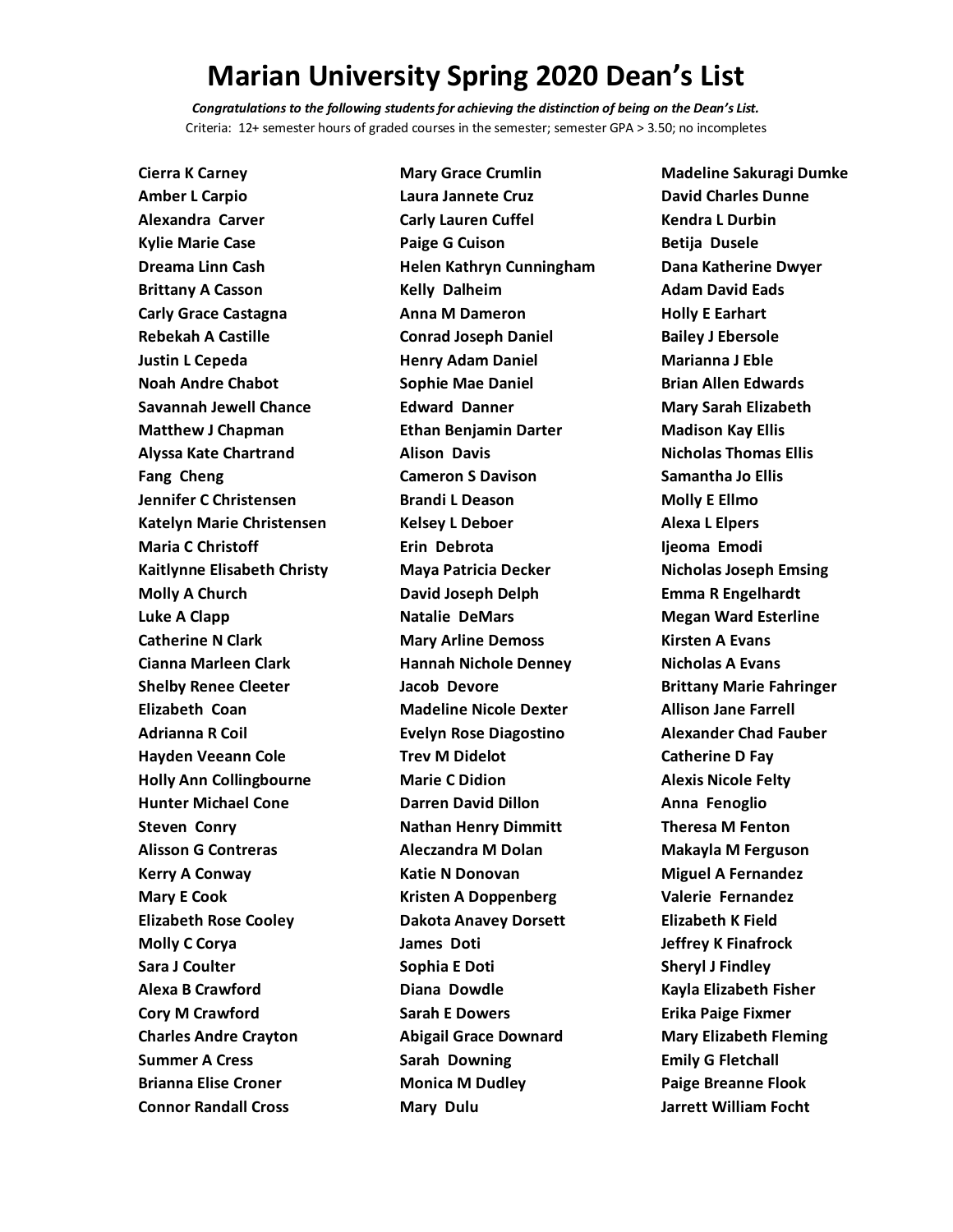*Congratulations to the following students for achieving the distinction of being on the Dean's List.* Criteria: 12+ semester hours of graded courses in the semester; semester GPA > 3.50; no incompletes

**Rosaleen Folan Sarah Foley Madeline Davis Folk Zachary Ethan Foss Augustine A Franer Natalie Franklin Victoria K Franklin Kenelle Corine Freeman Hannah Freimuth Nathan Reed Frey Julia R Frisby Victoria L Fruzzetti Christina N Frye Kathryn Elizabeth Frye Brendon Thomas Fuller Jamila C Fuller Gregory Scott Fulling Grace Elise Garbsch Denise A Garcia Grace M Garcia Megan S Garcia Kori E Garland Maxwell C Gavette Claire Alexandra Gavin Megan E Gawrys Aivry Jo Gaynor Jocelyn Kay Geise Sydney M Genatempo Sidney F Gerkin Sophie Louise Gernhardt Anna Kathryn Getty Brent Giannini Mariana L Gigliuto Anna Gildemeister Grace A Gilliland Benjamin Eric Girton Austin Glander Serena Faye Glenn Connor Thomas Gliva Greer Glover Nicole Glowaty**

**Samuel William Glynn Aaron Christopher Goad Danielle N Gonzales Randa Kathleen Gore Phillip D Gorrell Katherine Anna Grabowski Taylor Rose Grant Corina Jayne Graves Ashlynn Taylor Gray Katelynn Grace Gray Courtney Taylor Green Addison Garrett Greenwell Sarah J Greer Alexandra K Griebling Meghan Delynn Griggs Noah James Grinstead Josephine K Gropp Spencer Avery Gross Katlyn Maria Grossman Melissa Guillen Sergio Guillen Jacob Gulley Emily K Gushrowski Patrick Steven Guymon Arlene G Haase Clare L Haenni Julianna L Hagen Emma K Hahs Chase David Hall Kensey Y Hall MacKenzie Noel Hall Matthew J Hamer Grace Doran Hamilton Bridget Hammans Eirik Hagerupsen Hansen Michael Joseph Happe Regan Getty Happe Richard Anthony Hardister Tyler W Hargrove Grace Anne Harmon Emma Nicole Harpring**

**Matthew James Harrison Meredith Colleen Harrison Hannah Elizabeth Harry Keith C Hart Jacob Timothy Hartman Savannah Shea Harweger Cara Hasser Mary E Hauser Lon Vincent Hawk Hadley Therese Hawkins Megan Kristine Hawley Heather C Hay Eleanor Kay Haydock Ellen Hayhurst Jade Alexa Hays Lucas Scott Heady Connor T Heard Jenna Jo Heckathorn Jenna Rene Hedlund Madison Nicole Heffron Robert Carl Heidlage Markus Hemioe Susan A Henderson Leslie Ann Hensley James Paul Hentz Amelia A Herink Gabriel A Hernandez Sarah Marie Herron Lisa Cailin Hess Katie Lynn Hewitt Olivia A Heying Evan Michael Hickman Alexis Hill Delanie Michelle Hill Kaitlyn Elizabeth Hill Madison Elizabeth Hill Melanie Hilton Amber Joy Hochgesang Lisa Ann Hochstetler Dustie L Hoffman Martin Allen Hoffman**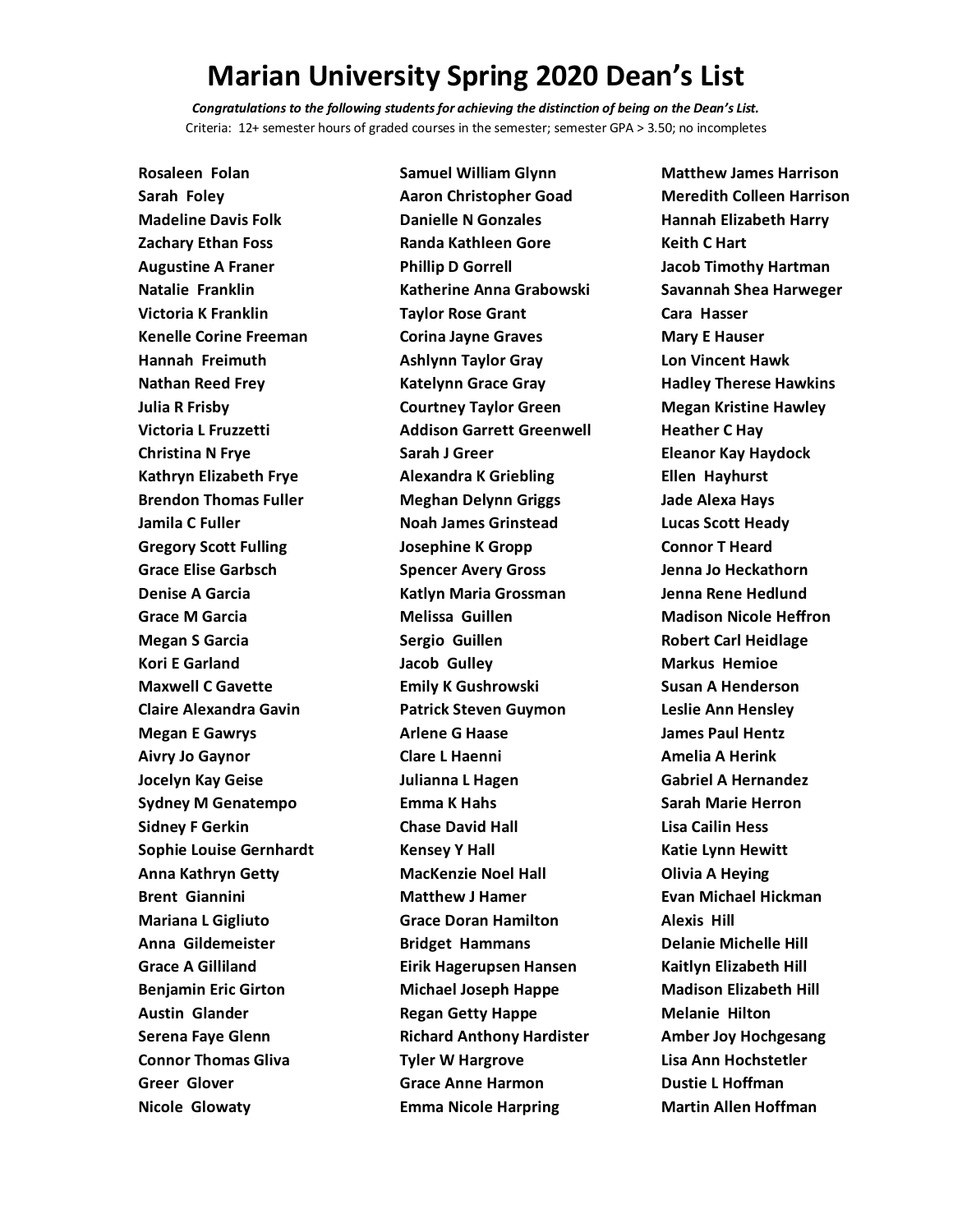*Congratulations to the following students for achieving the distinction of being on the Dean's List.* Criteria: 12+ semester hours of graded courses in the semester; semester GPA > 3.50; no incompletes

**Olivia Jayanne Hoffman Isabel M Hofmann Kendyl M Holmes Andrew A Holok Savannah Rose Holthaus Elena C Horen Emilee Ashtyn Horn Maxwell Patrick Horrigan Chandler Jeffrey Horton Timothy C Hosford Elizabeth Janet Hosty Kara Jade House Margaret P House Anna Elizabeth Howard Nathan Daniel Hubbard Abigail Marie Hudepohl Devin Charles Humes Lillian Rui Hummer Valarie Lin Hummer Baylee Madison Hunt Brandon J Hunt Evan Robert Hunt Brooke Danielle Hustedde Erik Dean Hvidston Grace Iang Leonardo Enrique Ibarra Zeytun M Ibrahim Noah Gibson Isch Amanda Nellie Jane Maria C Jasek Ritu Jayant Matthew Williams Jenkins Christoffer Jensen Noelle Marie Jester Diogo Jesus Lucas A Jirgal Tyler Kye Jobe Anna Louise Johannigman Loren A Johns Alexa B Johnson Zarrien Adon Johnson-Bey**

**Tayler Jolly Adrianne L Jones Alexis Rose Jones Haili Jones Lyric Monet Jones Nicolas Antonio Jones Jency Joseph Hugo Scala Jr Shelly May Julian Morgan E Kaiser Sophia R Kalscheur Elizabeth Anne Kassab Rachel Stephanie Kassing Hironori Kato Samantha Elizabeth Katra Aaron Luke Kazmierski Jason M Keasey Hannah L Keaton Ainsley Olivia Keep Madelyn Rose Keerns Katherine J Keesling Rowan S Kelly Sara Lucille Kelly Laura A Kem Lauren Elizabeth Kenny Abby Branscome Kicklighter Caitlyn J Kidwell Shawn Allen Kinnaman Sarah Isabella Kinniry Valerie M Kirkland Austin Bailey Kisrow Annie P Klare Sarah Louise Kleifgen Kristen M Klein Holly Kline Sarah Olivia Klopfenstein Clare Marie Kneblik Alexis N. Knight Seth Daniel Knoll Nathan Jon Knowles Sarah J Koch**

**Ashlee J Kolbe Anthony R Kovacs Taylor Ann Kowalski Blair Christine Kramer Grace E Kraus Laura Kuebler Kristina A Kurdyla Sarah Nicole Kush Richard J Kwak Fernino Kyle L Allison Jayne Laake Kendall Ladd Jonathon Samuel Laguire-Cruz Haley M Lamb George Lampros Caleb Josiah Lancaster Lauren Marie Landes Austin J Lane Kelsey M Lang Kora R Langenfeld Bailee Michele Laux Justin Ledoux Jeongbin Lee Yeseul Lee Madison Christine Leffers Kylie Elizabeth Lehman Amber Lynn Leinenbach Audrianna De Leon Turner Constantine Lesnick Elizabeth Dawn Lewis Breea Luise Liette Carissa Ann Likens Lucy Jin Ling Nicole A Lisek Zachary Douglas Littelmann Marianne Elise Lohrstorfer Keegan Long Mehdi Bubba Lou Victoria M Love Veronica S Lowe Jacob E Luellen**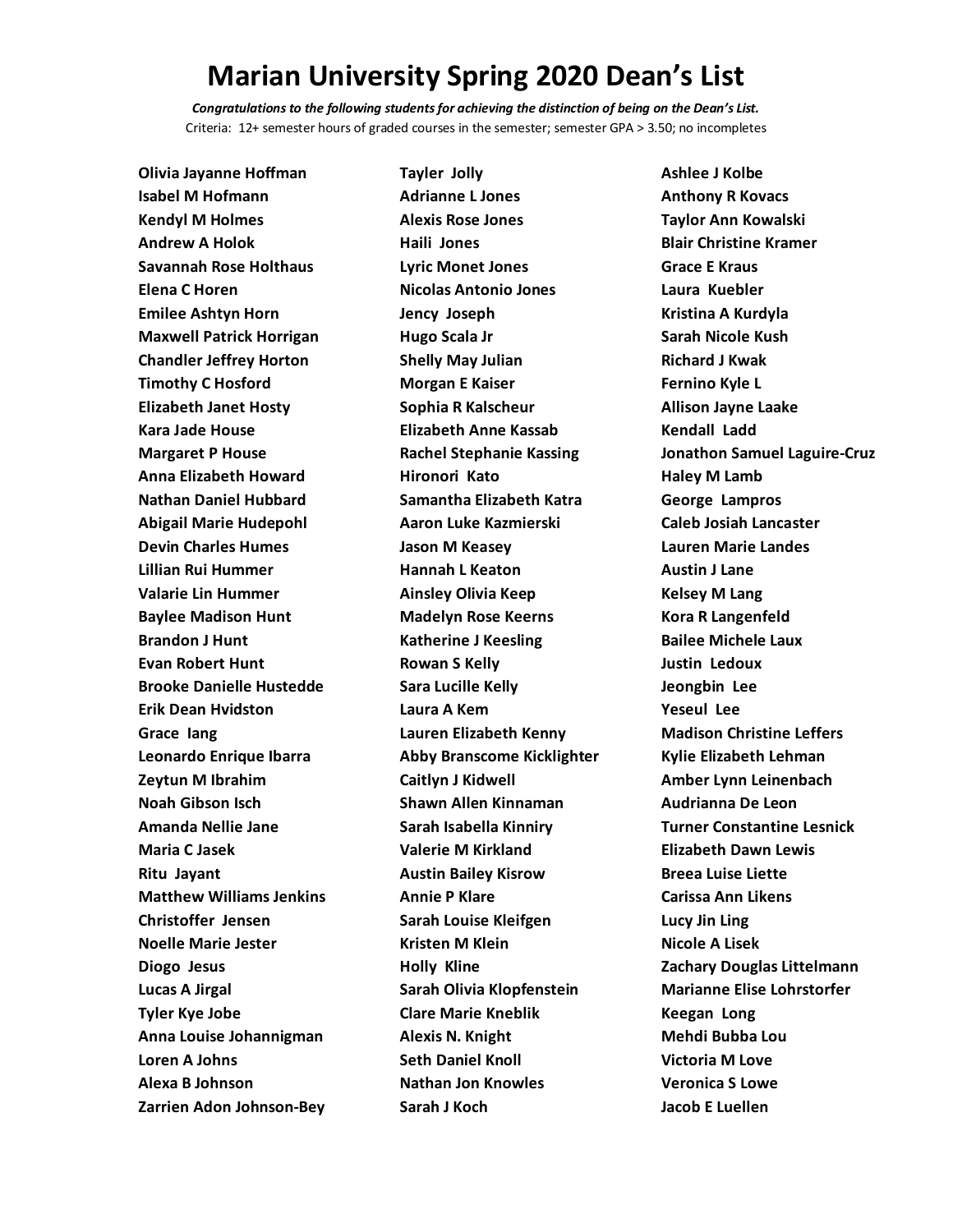*Congratulations to the following students for achieving the distinction of being on the Dean's List.* Criteria: 12+ semester hours of graded courses in the semester; semester GPA > 3.50; no incompletes

**Sam D Lupear Annie K Lurth Callie Lynn Deanna M Maasarani Caylee M Maddox Nadia Mahama Aubrey O Major Rachael M Maloy Chloe Mamangun Jennifer L Manfred Tayla D Manion Lynnetta R Mann Emma Rae Maple Sophia Claire Marbach Bailey Louise Marie Mamie Josephine Marie Nathaniel Michael Marks Madalynn D Marrone Logan Paul Marsh Matthew Marshall Abigail Jane Martin Barbara Martin Grace A Martin Halley Brianne Martin Jeffery Martin Tawnie J Martin David Eduardo Martinez Jackeline Martinez Jesus A Martinez Roberto C Martinez Drew P Mason Michael G Mates Luke B Mathis John T Matthews Alaina J Mattingly Lucas Charles Mattingly Kaitlin M Maxwell Allyson E McAtamney Grace L McCann Trey Ethen McCartney Lauren Mari McClaskey**

**Allyson J McClure Elizabeth Marie McClure Terrence Martin McConnell Cole Rj McDicken Ronnie McDougal Makayla McFarland Anne Marie McGarvey Grace Elizabeth McIntyre Danielle McKane Molly Elizabeth McMillan Kelsey M McNeil Joshua J McNulty Ivanna Ocampo Medina Sarah Elizabeth Meer Zaneon A Meinhart Marie Claire Mendel Emily R Merritt Moira Marjorie Metz Caleb W Meyer Isaac R Meyer Jaxon R Meyer Lindsey J Meyer Margaret Elizabeth Meyer William Michael Meyer Carter Andreas Michanicou Francesca A Michel Maya C Mickle Aubrey Nicole Miles Kenneth Len Miles Connor Charles Miller Kailey J Miller Kirsten A Miller Mary Patricia Miller Samantha Astrid Miller Samantha Elaine Miller Spencer Miller Lauren Nicole Milligan Hannah Marie Minton Nicholas Allen Mitchell Isaiah T Mizell Mason Antonio Mockobee**

**Anastazia Modrzejewski Rachel E Moning Karina Monkman Nicholas Andrew Monnin Caroline R Monroe Sydni Grace Montgomery William J Moore Birgit Ann Morris Michael A Morris Gavin Morrison rachel N Morrison Tyler Morton Mary Margaret Mullaney Lisa A Mullen Molly Anne Mullin Julia M Murphy Abigail M Mutia Caleb Robert Myers Savannah Marie Myers Alexandria K Naleway Nyah May Namisnak Ayla R Nash Megan Elizabeth Nasser Taylor McKay Nauert Catherine Marie Newhart Journey Sawyer Newhouse Danielle R Newkirk Paige Nichole Newton Curtis Thanh Nguyen Alissa B Niblick Maygen Nicholas Victoria Marie Nicholas Mira Alyssa Nicpon Troy Phillip Niemerg Rachel Ann Nobbe Leah Grace Noe William J Nolan Andrea Valeria Nunez Robert Joseph Nussman Caroline Rose Obergfell Kaylee K O'Farrell**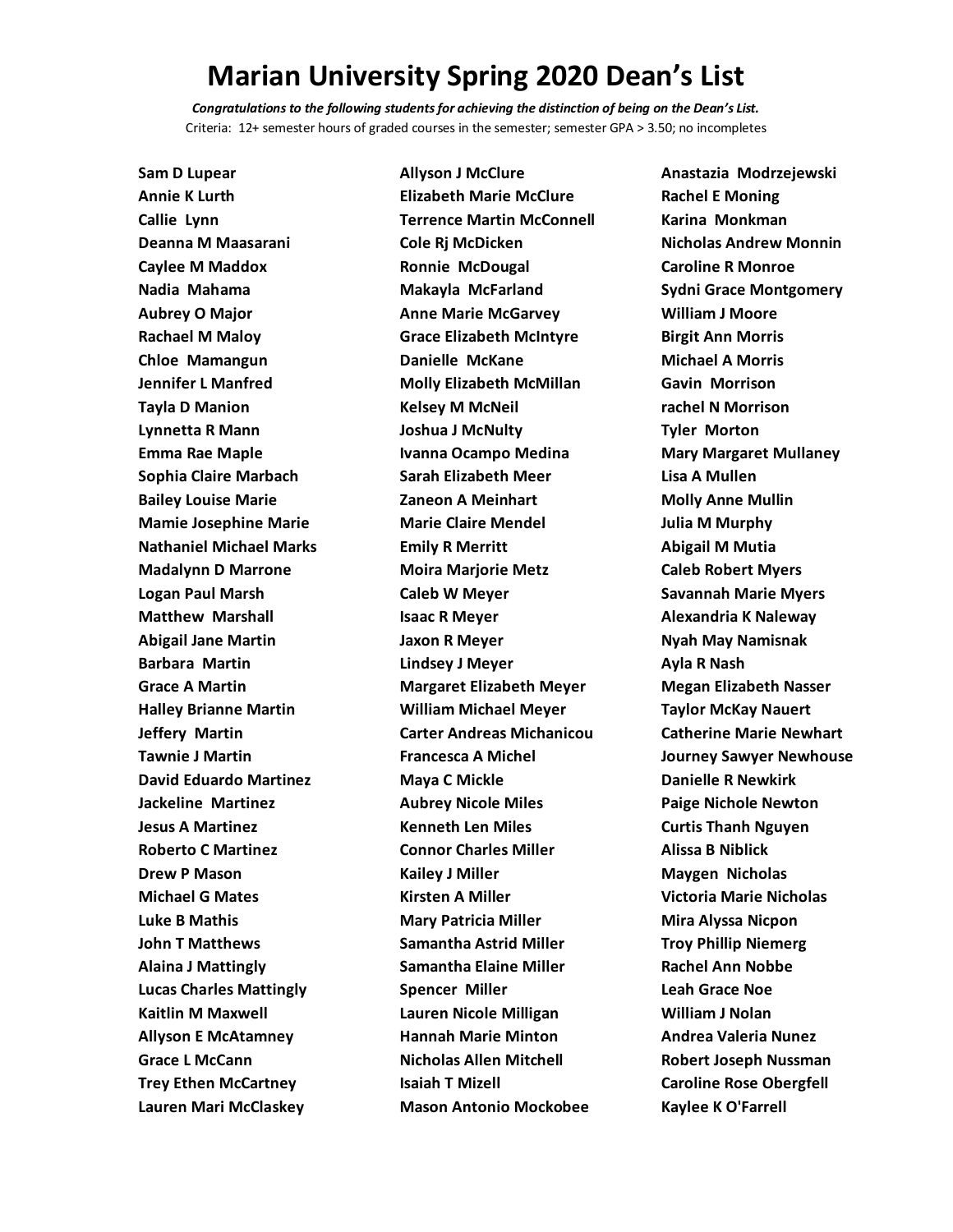*Congratulations to the following students for achieving the distinction of being on the Dean's List.* Criteria: 12+ semester hours of graded courses in the semester; semester GPA > 3.50; no incompletes

**Haley M Ogden Kaitlyn Taylor O'Grady Kevin Miguel O'Hara Matthew C Ohlhaut Ibiwunmi Elizabeth Olabode Erin Theresa Oleksak Trezdon Gage O'Neal Thomas J O'Neil Sophie Van Oostenburg Tiffany Osborn Samuel Olalekan Osho Kathryn Ouweleen Benjamin M Packer Samuel D Packer Kyle Arthur Palermo Ajay Pandya Alexa L Pangonas Sui Par Gennierose Lauzon Parent Rachel E Park Sasha L Parker Emily Ann Parsons Gopi Patel Amanda Valincia Patterson Caitlin Grace Payne Jordan Payton Cheyanne Christian Pedro Megan M Pereira Samantha P Peterson Caitlyn Marie Phillips Anna Elizabeth Pierce Merrin M Pilcher Natalie Pitt Samara R Pittman Brittany Plaisted Erynne R Pope Megan Victoria Pope Benjamin T Popson Phillip Ronald Powell Natalie C Prena Sarah M Price**

**Brandon M Puckett Rebekah H Radloff Morgan Ann Raines Maria Anne Rains Belkis Andrea Ramirez Diannela Ramirez Ricardo A Ramirez Kelsey Kay Ramp John Fitzgerald Ramsey Kallan Alandra Ratekin Devin M Raters Gabrielle Ravotto Alison Shane Ray Jessica Bailey Reece Hilary Reese Claire L Reeves Rita M Reeves Alicia Cardoza Regalado Trent D Reichley Matthew E Reuter Michael J Reynolds Brandon J Richards Grace Elizabeth Richert Cameron Riches Justin Richman Justin Michael Richmond Tyler E Ridlen Halie Renee Ridner Abigail Marie Riehle Janelle E Riggleman Amanda K Riley Patricia L Ritchie Mallory P Ritman Nicholas Don Rivelli Amelia R Robben Rebecca E Roberts Steven Thomas Roberts Jonathan Kane Robertson Matthew Joseph Robinson Julia C Robson Nathanael Hiajah Rodenburg** **Jennifer L Roell Sara M Roell Crista N Rolfsen Gregory C Romer Samuel M Rosko Stephanie A Ross Abigail Renee Rost Lindsey Sue Rousseau Montavia K Rowley Paul Roy Sarah Breann Royer Joseph B Ruf Kaila D Runyon Levi T Rutledge Erin C Ryan Laura B Ryba Meghann K Sachs Noah Matthew Salem Andrea Karen Samano Julian M Santos Jacey Lynn Scales Patrick Allen Scheidler Colleen Rose Schena Meghan E Schicker Johnathon Michael Schiefelbein Isabelle V Schott Alexandria Schroder Quincy M Schuessler Olivia M Schuh Michael Louis Schultz Samantha Schultz Cassandra L Schuman Danielle M Schweitzer Kim Schwensen Miranda Erin Schwent Christopher Seabert Kylee Scott Sears Leah Rebecca Seib Stefan K Selan Nicholas Joseph Sellers Alejandra Serna-Ramsey**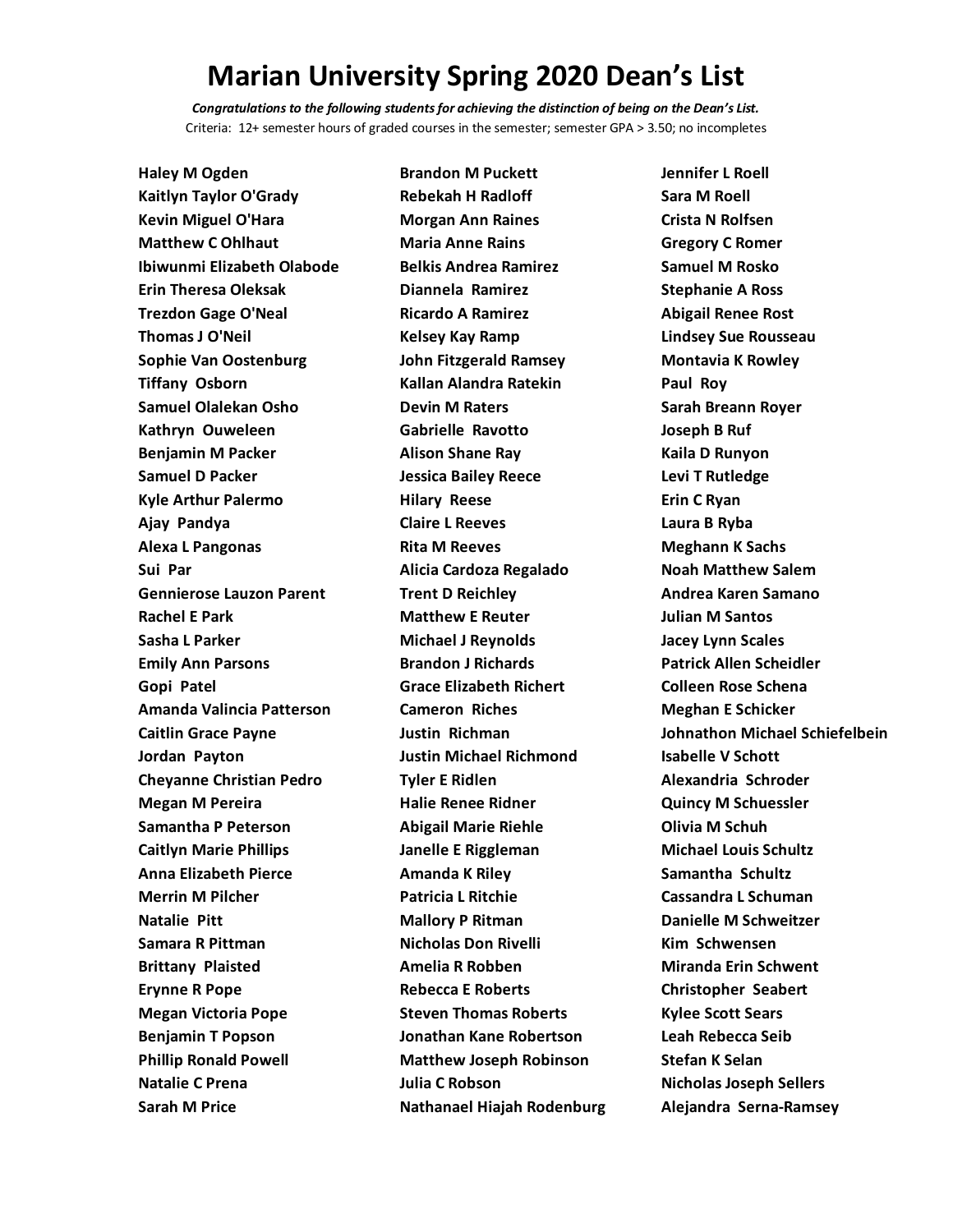*Congratulations to the following students for achieving the distinction of being on the Dean's List.* Criteria: 12+ semester hours of graded courses in the semester; semester GPA > 3.50; no incompletes

**Katie M Settles Madison Faith Severance Brianna Sewell Hali N Shaffer Erica E Sheagley Erin Colleen Shearer Caleb Dalton Sheets Jordan Thomas Shepherd Bret Sherman Rebecca Lynn Short Adam James Shuder Isaac W Siefker Damien Sighaka Elizabeth Siler Teodora Maria Simion Isabella Alexis Simons Tanner Simpson Noah N Singer Talia L Siple Heather N Skorjanc Sandra Rosemarie Sledge Christine M Sloss Briana L Smith Carissa Jean Smith Christian Alejandro Smith Elizabeth M Smith Jordyn Renee Smith Madeline Christine Smith Paul A Smith Samantha R Smith Matthew P Smyser Brittany E Snelling Hannah Marie Snyder Christina Soderquist Darrelle E Soper Taylor M Soper Kierstin Marie Southern Sarah M Spangler Logan W Sparks Hope I Spaulding Sloane Spector**

**Alexiah J Spence Alexxis K Spillers Dylan M Sprong Samuel James Stage Isabelle Grace Stanfield Anna Marie Stankovsky Matthew J Stankovsky Andrea C Stanley Chaney Jo Stansbury Christopher Stasek Katherine Anastasia Stegemann Julia Marie Stelts Margaret Marie Stephens Eva M Stephenson Isabella Renee Sterchi Makayla A Stieb Justin Michael Stiers Emily Marie Stock Austin Stoll Shelbie M Stotts Katlin M Strickland Merrick Skylar Strykowski Eric Matthew Stuffle Allison Rochelle Stump Cassandra Suarez Drew H Sullivan Nicholas E Sullivan Destiny Faith Sunberg Eleanor Ceinwen Svec Joseph Alexander Swan Caleb M.L. Swartz Theodore J Swogger Hunter S Sylvester Mason L Talos Mary Tarbox Grace Marie Tatarek Brynne Victoria Taulbee-Cotton Calvin B Taylor Corinne Taylor Abbey R Terzini Olivia M Thacker**

**Jenny Thang Maria Ann Therese Jared Mitchell Thomas Luke A Thomas Olivia Kathryn Thomas Emily Faye Thompson Gavin Michael Thompson Leah M Thompson Micah E Thompson Drew David Thornton Htoo Myat Thu Khaing Myae Thu Mary Marcella Timm Allie Michaela Timmerman Sarah Marie Tippenhauer Joseph R Titus Jessica L Todd Hannah J Tokarz Jose Roberto Torres Deiny R Toss Sarah E Townsend Adam Michael Travis Sydney M Traylor Dennis Joseph Trickey Hannah Caitlyn Trout Elena Tsukerman Melanie Tucker Jane E Tullis Navneet Turka Allison Turner Dechelle Tyanne Turner Elizabeth Turner Peyton Nicole Turner Jenna Nicole Turpin Hailey A Ucchino Chloe Elizabeth Ulmer Tyler E Underhill Abigail Alexandra Unrue Sebastian Alexander Valdes Stefany Sarai Valencia Hanna P Van**